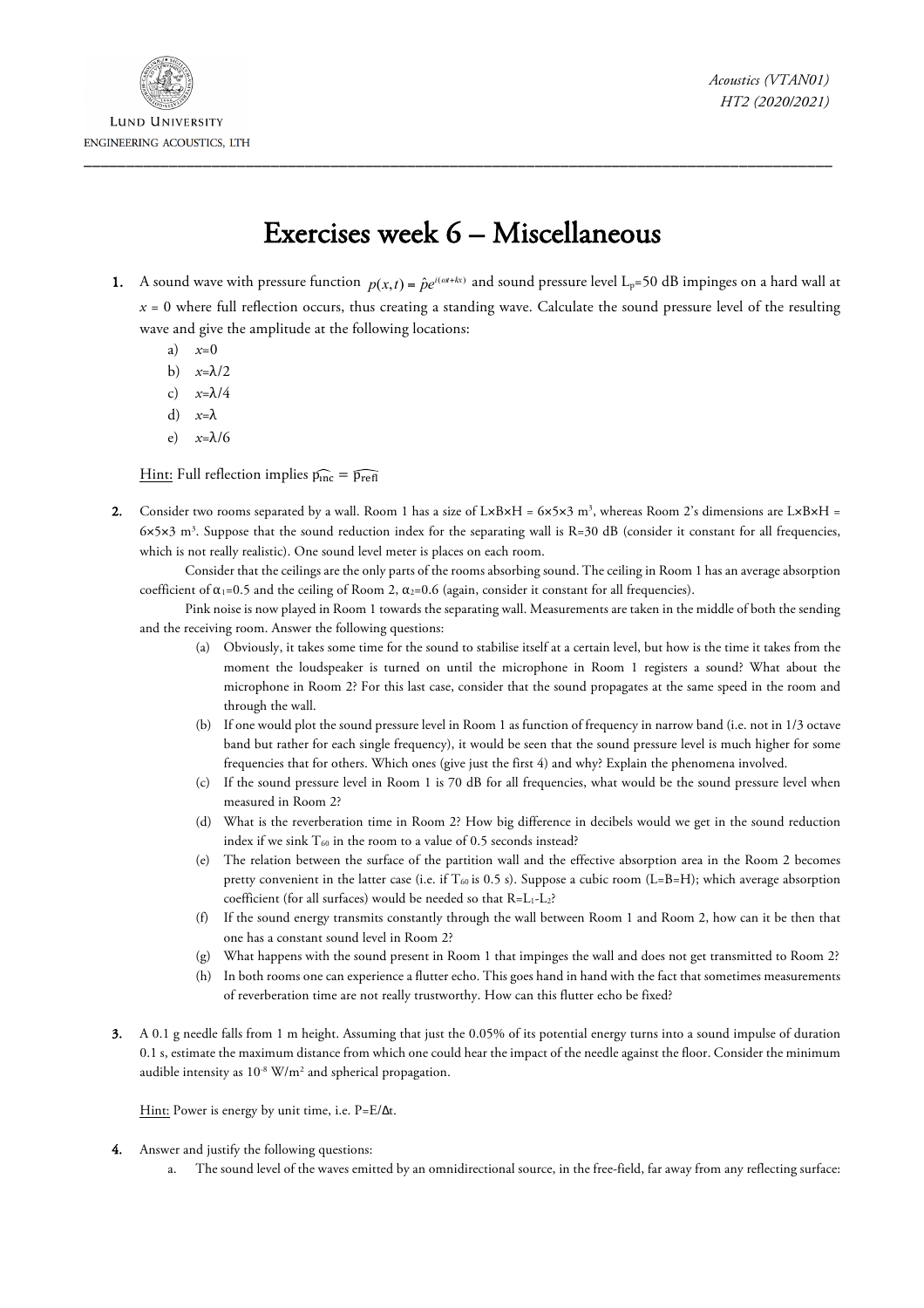

- i. Decreases 6 dB each wavelength, true or false?
- ii. Decreases 6dB with doubling the distance, true or false?
- iii. Decreases 3 dB with doubling the distance, true or false?
- b. If the difference between two sound levels is 6 dB, the intensity of the loudest one is:
	- i. 3 times the quietest one, true or false?
	- ii. 4 times the quietest one, true or false?
	- iii. 6 times the quietest one, true or false?
	- iv. Half the quietest one, true or false?
- 5. Answer the following questions:
	- a. From equation  $\int_{t_0}^{t_0+\Delta t} p_1(t) p_2(t) dt$  and  $L_p = 10 \log \left( \frac{\tilde{p}^2}{p_{ref}^2} \right)$  derive for 2 uncorrelated sources the equation:

$$
L_{p,tot} = 10 \log \Biggl( \sum_{n=1}^N 10^{\frac{L_{p,n}}{10}} \ \Biggr)
$$

- b. If the noise level by a road is measured and logged during a whole day (i.e. 24 hours), calculate the equivalent sound level Leq,24h if the measurements yield a value of 60 dBA during 6 hours, 65 dBA during 5 hours, 55 dBA during 10 hours and total silent the rest of the time. Explain the reason why the A-weighting is often used.
- c. What is the sound pressure level of total silence? Justify your answer.
- d. A step engine creates a theoretically harmonic excitation which excites the air (also harmonically) with a pressure peak amplitude of 55 Pa. What is the sound pressure level, in dB, emitted by the engine?
- 6. As seen in the guest lecture of room acoustics, absorption coefficient of materials can be measured by use of a Kundt's tube (see Figure) by applying the following formulae:

$$
F = \frac{\widehat{p_i} - \widehat{p_r}}{\widehat{p_i} + \widehat{p_r}} = 10^{\frac{(L_{max} - L_{min})}{20}} \text{ and } \alpha = \frac{4F}{(1 + F)^2}
$$

where F is the ratio between the mazimum and the minimum of the standing wave in the tube and and are amplitudes of the incoming and reflected wave, respectively. Show that these expressions are correct by assuming an incoming and a reflected wave.



- 7. Answer the following questions regarding wave propagation in a guitar string (hint: think how mode shapes of a string look like)
	- a. The speed of waves in the guitar string is  $425$  m/s. Determine the fundamental frequency ( $1<sup>st</sup>$  harmonic) of the string if its length is 76.5 cm.
	- b. Determine the length of guitar string required to produce a fundamental frequency (1st harmonic) of 256 Hz. The speed of waves in a particular guitar string is known to be 405 m/s.
	- c. A guitar string with a length of 80.0 cm is plucked. The speed of a wave in the string is 400 m/sec. Calculate the frequency of the first, second, and third harmonics

## Answers:

1. a)  $2\hat{p}$  and 56 dB b)  $2\hat{p}$  and 56 dB